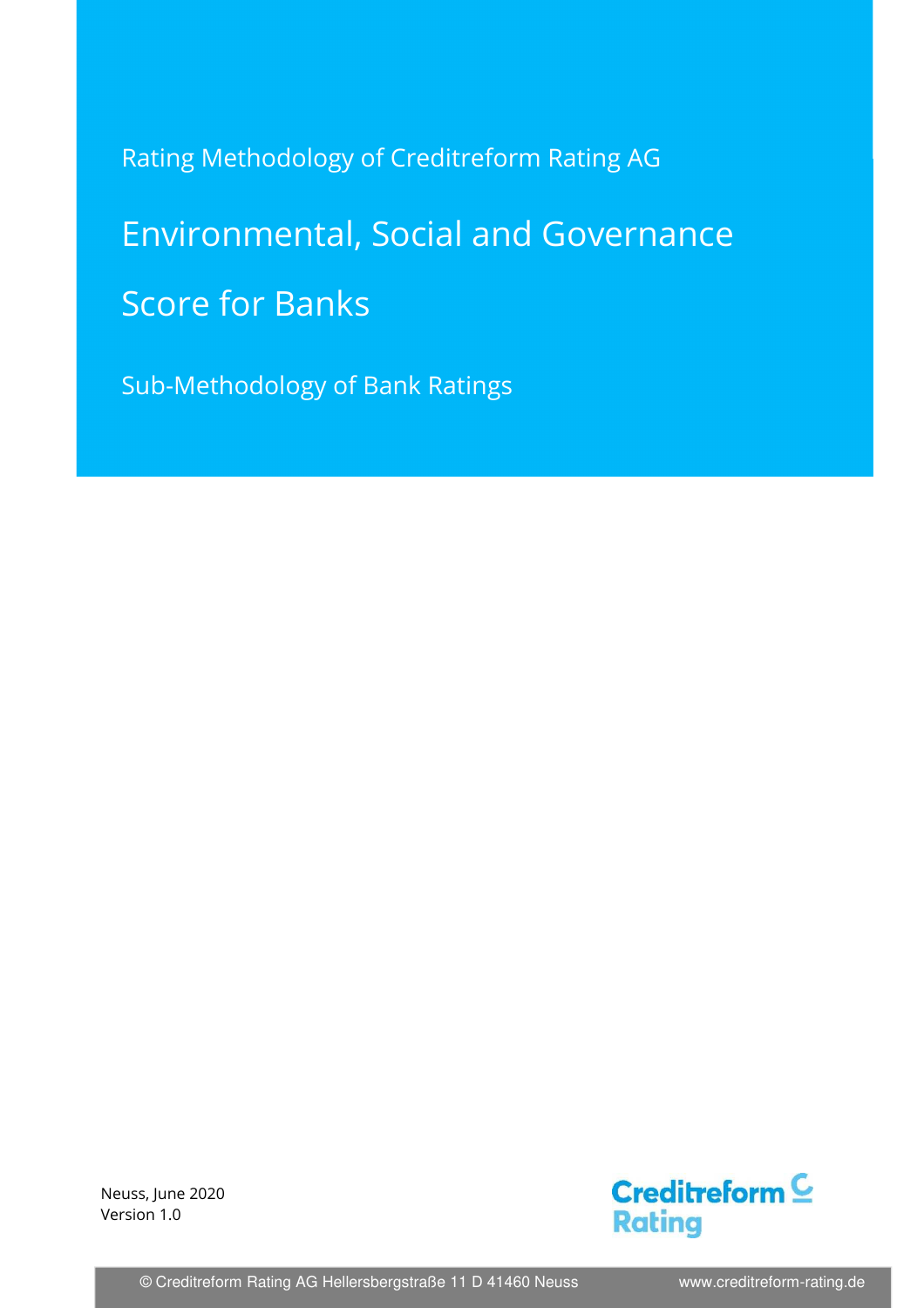

# **Table of Contents**

| 3.3 |  |
|-----|--|
|     |  |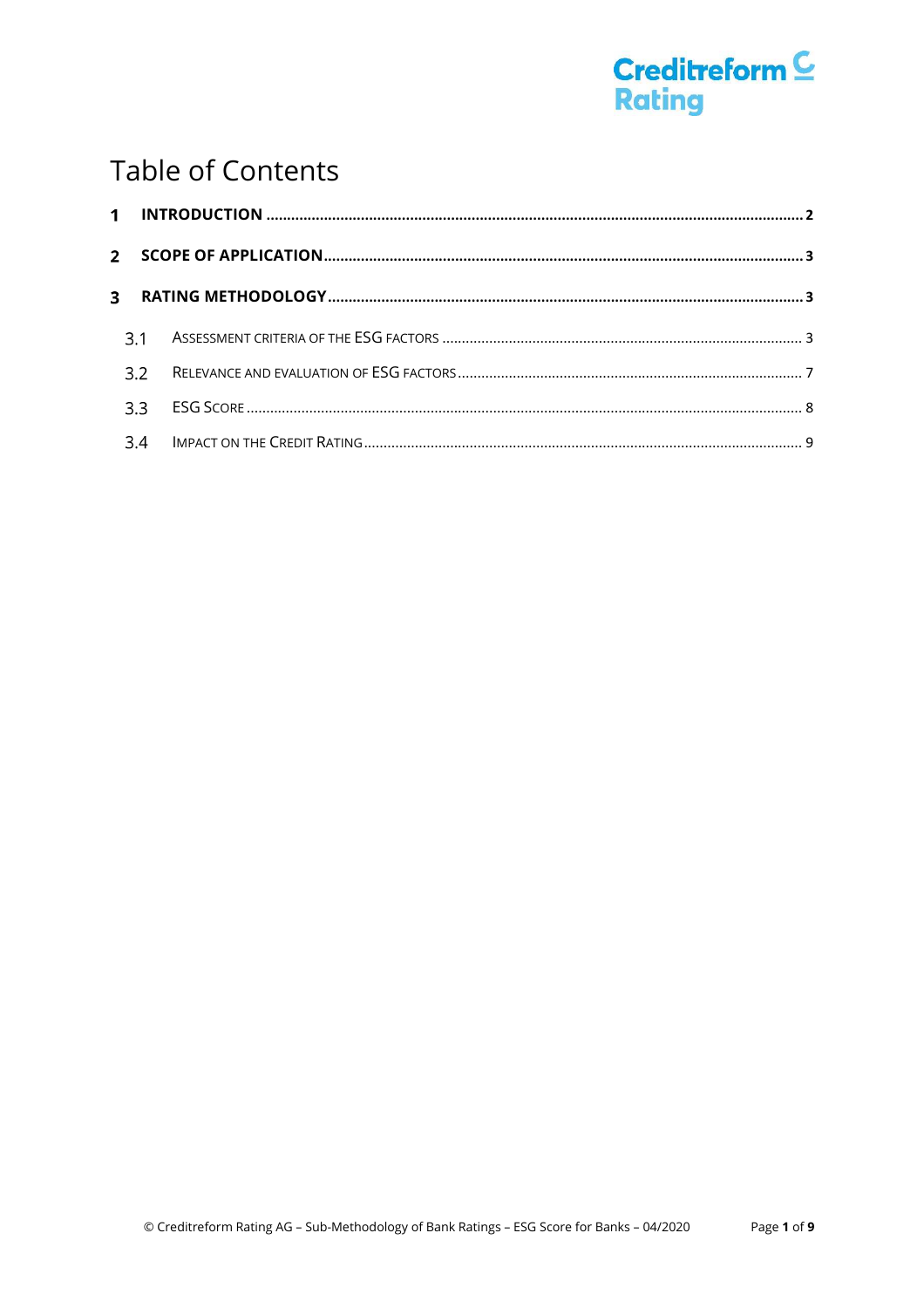# Creditreform  $\subseteq$

#### 1 **Introduction**

Creditreform Rating AG (also referred to as "CRA") has been conducting ratings since its inception in 2000 and is a recognized European rating agency.

In order to enable interested parties, investors and the interested public to be able to understand a CRA rating judgement, the present complementary rating methodology (submethodology) "Environmental, Social and Governance Score of Banks" is disclosed for the rating of banks. This sub-methodology is dedicated to the analysis of the non-financial factors environmental, social and governance of banks with regard to its sustainability. The extracted consideration of these factors promotes awareness of these factors and does justice to their relevance.

Although ESG risks and opportunities have always been implicitly considered in our rating methodology for banks, CRA now believes that their isolated consideration and presentation leads to further transparency and greater granularity of information.

Banks, as intermediaries between investors and capital seekers, play a central role because of their ability to direct investments. Due to the special characteristics of financial institutions, ESG aspects primarily arise from bank's loan businesses and their activities on the capital market, which in turn are primarily determined by the corporate governance of a bank. For this reason, we generally attach crucial importance to the governance factor in the context of ESG analysis.

Each rating carried out by CRA is based on established principles such as the rating process, basic procedures, fixed rating scales, and additions. This rating sub-methodology, the fundamentals, principles, and the code of conduct of the CRA are freely available on our website (www.creditreform-rating.de). This sub-methodology will be updated in the event of changes in the rating system.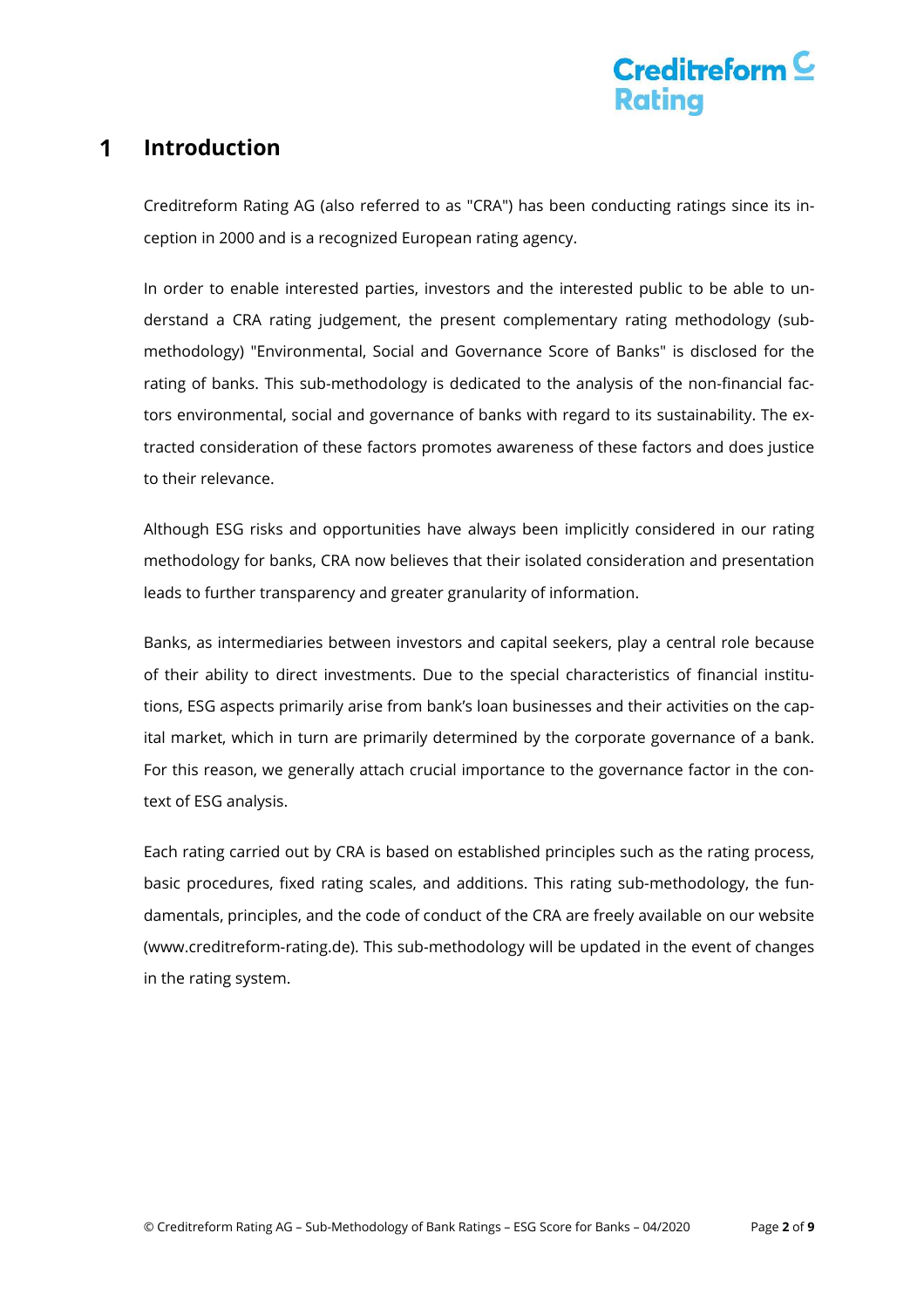# Creditreform  $\subseteq$ Ratina

#### $2<sup>1</sup>$ **Scope of Application**

The CRA's **sub-methodology** for assessing a bank's **environmental**, **social** and **governance (ESG) factors** serves as a supplement to the rating methodology for bank ratings and examines a bank's ESG-specific factors with regard to the criteria defined by the CRA. This rating methodology defines the analytical framework and the assessment factors on which the ESG bank score is based on. In addition, this methodology discloses the influence of a bank's ESG factors on the credit rating.

#### **Rating methodology**  3

A bank's ESG score is based on the assessment of the pre-defined factors in terms of their environmental, social and economic sustainability. These ESG factors are defined in the following chapter and are initially assessed separately. Subsequently the evaluation of the individual factors are condensed into an ESG score whereby the factors are weighted according to their relevance with regard to the environmental, social and economic sustainability of a bank (see 3.2 Relevance of ESG factors). The individual factors are assessed based on five level scale (strongly negative, negative, neutral, positive, and strongly positive).

#### $3.1$ **Assessment criteria of the ESG factors**

### Environmental (E):

Since banks' business activities are often characterized by lending operations, banks are primarily indirectly exposed to environmental risks and opportunities. On the other hand, banks can control investments through their lending activities and thus have a significant impact on the environment as well as the society. By the factor *Environmental* (E) for banks, we understand and take into account those financing and promotional activities that have or might have an impact on the environmental sustainability. In addition, the exposure (e.g. through excessive lending to certain industries / sectors) of a bank to environmental risks is analyzed as a sub-factor as well. Furthermore, resource efficiency goes hand in hand with a sustainable approach to the environment and is considered as an additional E-factor within a bank's ESG analysis.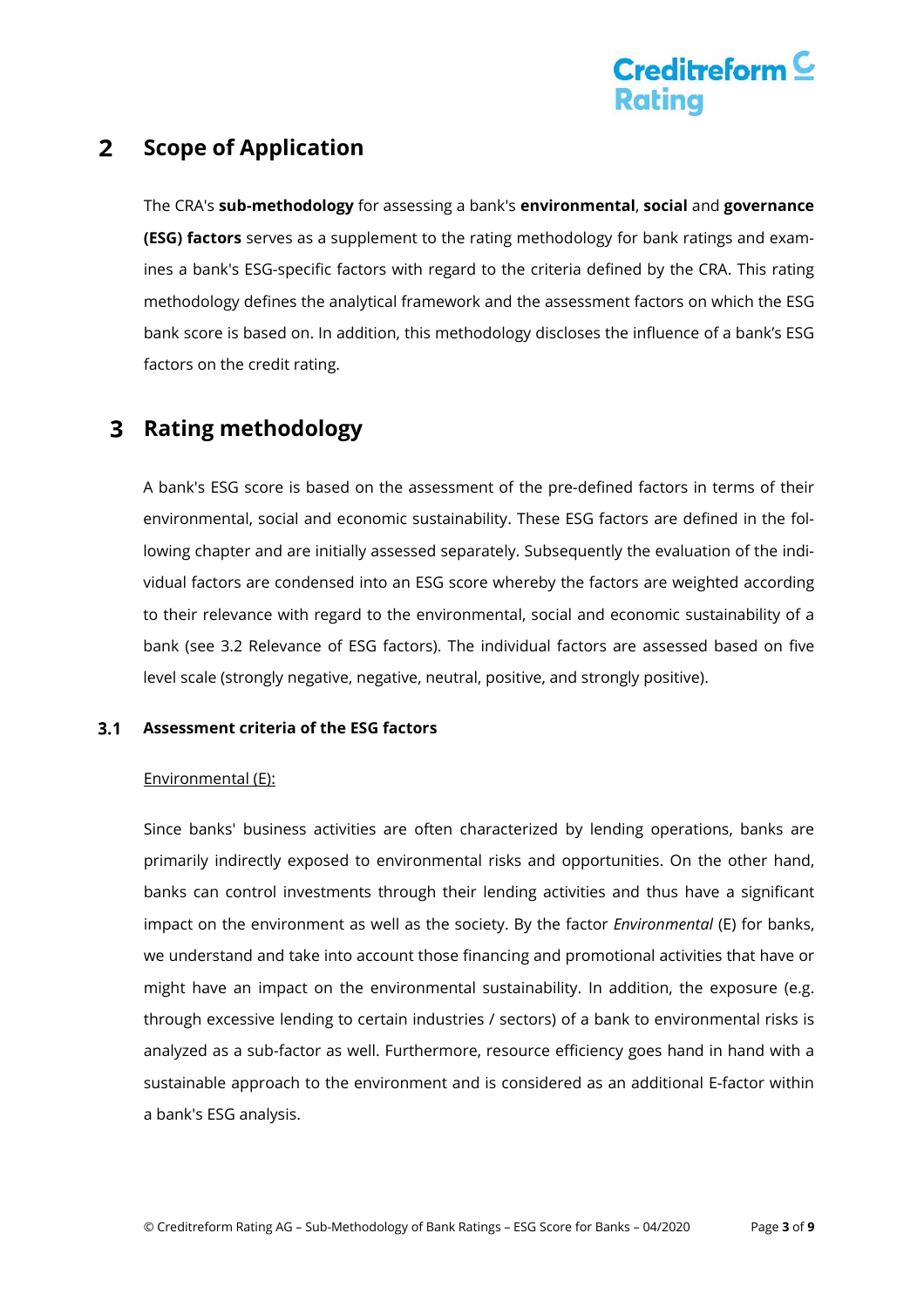# Creditreform  $\subseteq$ Ratina

### 1.1) Environmental: Green Financing / Promoting

*Green Financing / Promoting* is identified by CRA as the first sub-factor of the environmental factor. Under this sub-factor, CRA assesses to what extent sustainable investment opportunities of a bank (e.g. by issuing "Green Bonds") and / or the promotion of environmental protection (e.g. by means of promotional loans / project financing) contribute to environmental sustainability. In addition, a direct impact on business activities can also arise, for example if certain financial products benefit from an increase in demand. Moreover, we take into account to which extent these business areas contribute to the overall activities of the analyzed bank. A positive evaluation in this sub-factor indicates a bank's positive contribution to environmental sustainability through its business activities and vice versa in the case of a negative evaluation.

### 1.2) Environmental: Exposure to Environmental Factors

*Exposure to environmental factors* is identified by the CRA as the second sub-factor of the environmental factor. Under this sub-factor, CRA assesses the extent to which a bank's business activities are subject to environmental risks and thus dependent on the environmental sustainability. Moreover, environmental risks can be directly reflected in the increased risk of natural disasters (floods, earthquakes, etc.) due to the specific location of customer projects financed or the bank's own representative offices. On the other hand, environmental risks can be indirectly relevant through business activities such as lending to certain industries / sectors / companies (e.g. oil, gas, aviation, automotive). The assessment of this sub-factor takes into account diversification effects and the business model of a bank. Particularly in extreme cases, this might be a highly relevant sub-factor. A negative assessment in this subfactor indicates a significant environmental risk or dependence on environmental sustainability. By contrast, a positive evaluation in this sub-factor indicates a low environmental risk or dependence on environmental sustainability.

### 1.3) Environmental: Resource Efficiency

*Resource efficiency* is identified by CRA as the third sub-factor of the environmental factor. Under this sub-factor, CRA assesses the extent to which a bank's resource use or resource efficiency contributes to environmental sustainability and thereby analyses the impact of a bank's business activities on its environment. Typically, water, electricity and paper consumption but also CO2 emissions caused by a bank are considered. In addition, a direct im-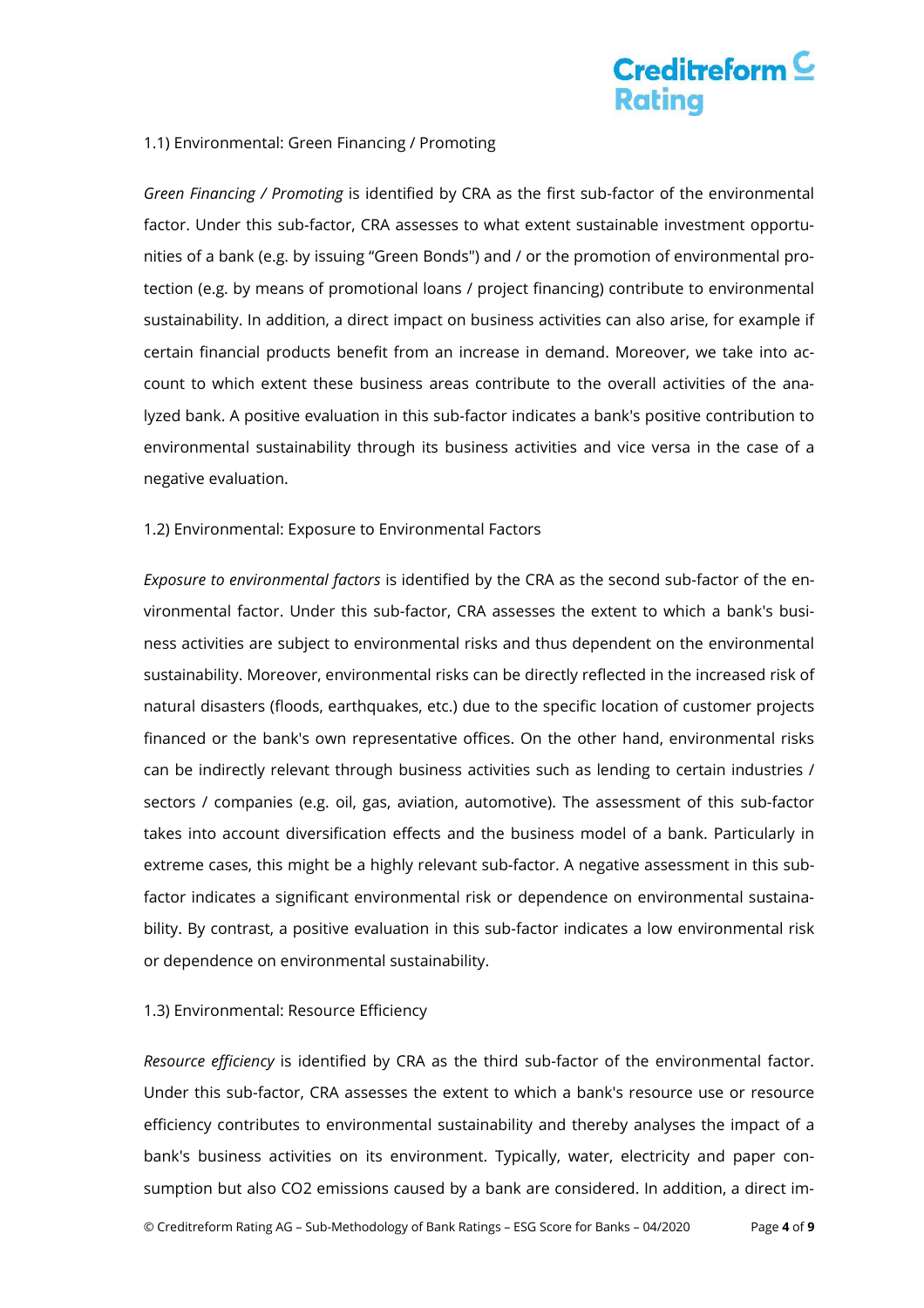# Creditreform<sup>C</sup> Ratina

pact on business activities can also occur if, for example, a high level of CO2 emissions leads to a damage in reputation, a decline in demand and / or higher tax expenditures. Since resource efficiency is usually IT-driven in the financial sector, the assessment in this sub-factor is conducted in relation to the entire banking sector. A positive evaluation in this subcategory indicates a positive contribution of a bank to the environmental sustainability through its business activities and vice versa.

#### Social (S):

Given the role of banks as economic actors and employers, banks are confronted with social risks and opportunities. By the S-Factor for banks, we understand and take into account the internal components on the one hand and the external components on the other hand. Under the internal component, we consider in particular human capital. In contrast, we consider under the external component a bank's social responsibility towards third parties.

### 2.1) Social: Human Capital

*Human Capital* is identified by the CRA as the first sub-factor of the social factor. Under this sub-factor, CRA considers the human capital of a bank. In addition, the behavior of a bank towards its employees with regard to its social sustainability is relevant as well. Moreover, of particular relevance are appropriate qualifications and the protection of employees. Thus, the assessment of this sub-factor takes into account, among others; training opportunities, know-how, employee and health protection, working conditions, compliance with labor law standards, equal rights of men and women and the treatment of whistleblowers. A direct impact on the business activities of a bank can arise in particular from unqualified and dissatisfied employees but also from legal risks. A positive evaluation in this sub-factor indicates a bank's positive contribution to social sustainability due to the positive effects of the human capital sub-factor. In contrast, a negative evaluation in this sub-factor indicates a negative contribution of a bank to social sustainability as defined by the CRA criteria.

### 2.2) Social: Social Responsibility

*Social responsibility* is identified by the CRA as the second sub-factor of the social factor. Under this sub-factor, CRA assesses the social responsibility of a bank towards customers, business partners and indirectly affected third parties with regard to social sustainability. Among others, the behavior towards customers and trade unions, protection of human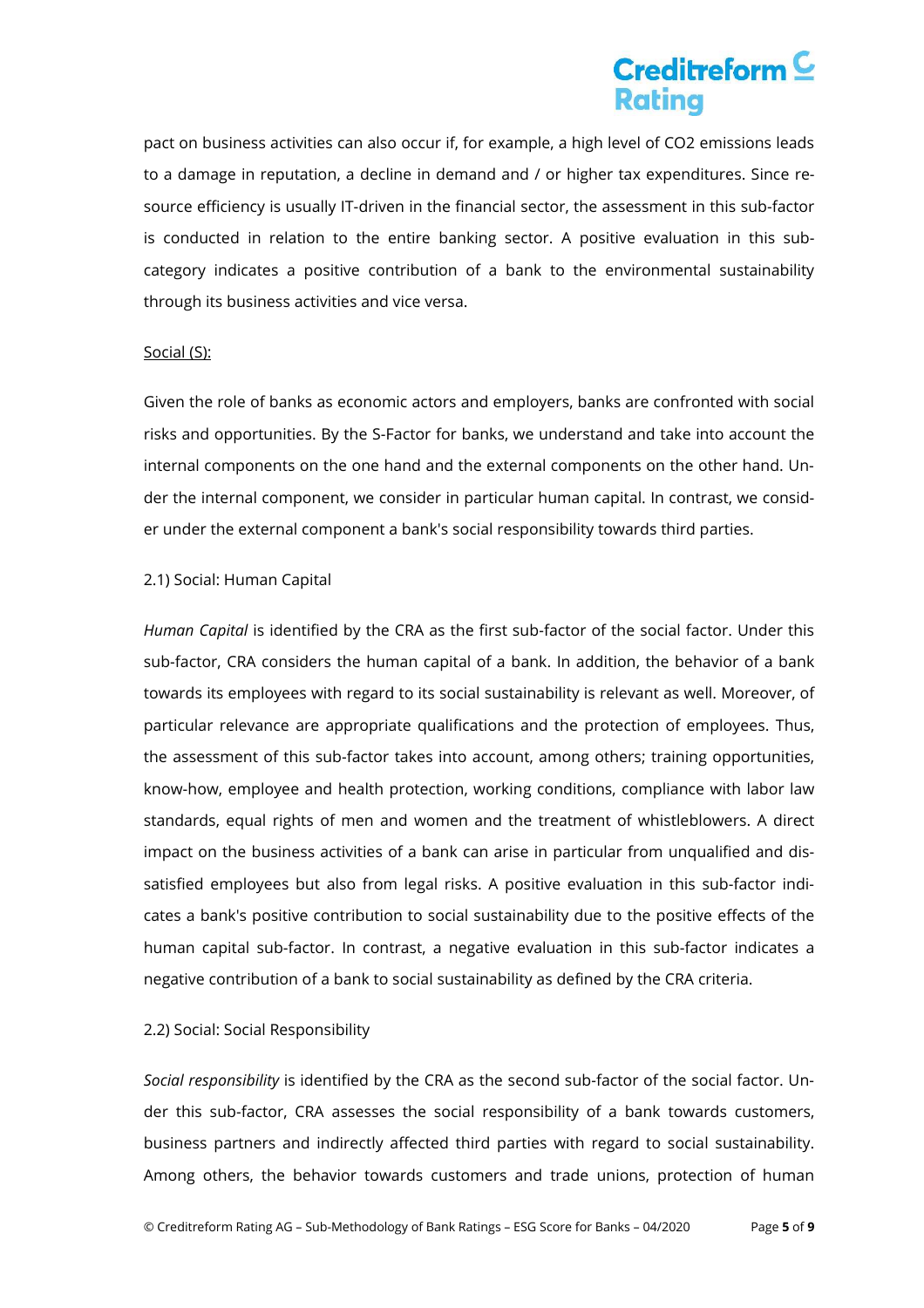# Creditreform  $\subseteq$ Ratina

rights and minorities, minimum requirements towards business partners as well as socially beneficial measures such as social housing are evaluated. Direct relevance for the business activities of a bank might arise in particular from the impact on its reputation but also from legal risks. A positive evaluation in this sub-factor indicates a positive contribution of a bank to social sustainability and vice versa.

### Governance (G):

The corporate governance determines the business activities of a bank, which in turn, is associated with certain opportunities and risks. By the G-factor for banks, we understand and take into account corporate governance and corporate behavior of banks, which directly or indirectly affect the performance and thus the economic sustainability of a bank. In addition, we consider the transparency and openness of a bank with regard to its business activities as part of the G-factor, which is ultimately the basis for third parties to gain an understanding of the bank's business conduct.

### 3.1) Governance: Corporate Governance

*Corporate governance* is identified by the CRA as the first sub-factor of the governance factor. Under this sub-factor, the CRA considers the quality of corporate governance and management, including the management strategy. The particular relevance of these elements arises from its impact on the future business development and thus on the economic sustainability. Moreover, we take into account the extent to which management remuneration is dependent on sustainability aspects, as well as whether there are dependencies on specific individuals and whether gender equality is guaranteed and promoted by the management. A positive evaluation in this sub-factor indicates a positive contribution to economic sustainability of a bank by its governance according the criteria set by CRA's and vice versa in the case of a negative evaluation.

As a rule, CRA attaches the highest relevance to the corporate governance of all ESG factors, due to the highest direct impact on the orientation of a bank's business activities.

#### 3.2) Governance: Corporate Behavior

© Creditreform Rating AG – Sub-Methodology of Bank Ratings – ESG Score for Banks – 04/2020 Page **6** of **9** *Corporate behavior* is identified by the CRA as the second sub-factor of the governance factor. Under this sub-factor, CRA considers a bank's compliance with established law and business ethics with regard to economic sustainability. Legal compliance is insofar relevant as le-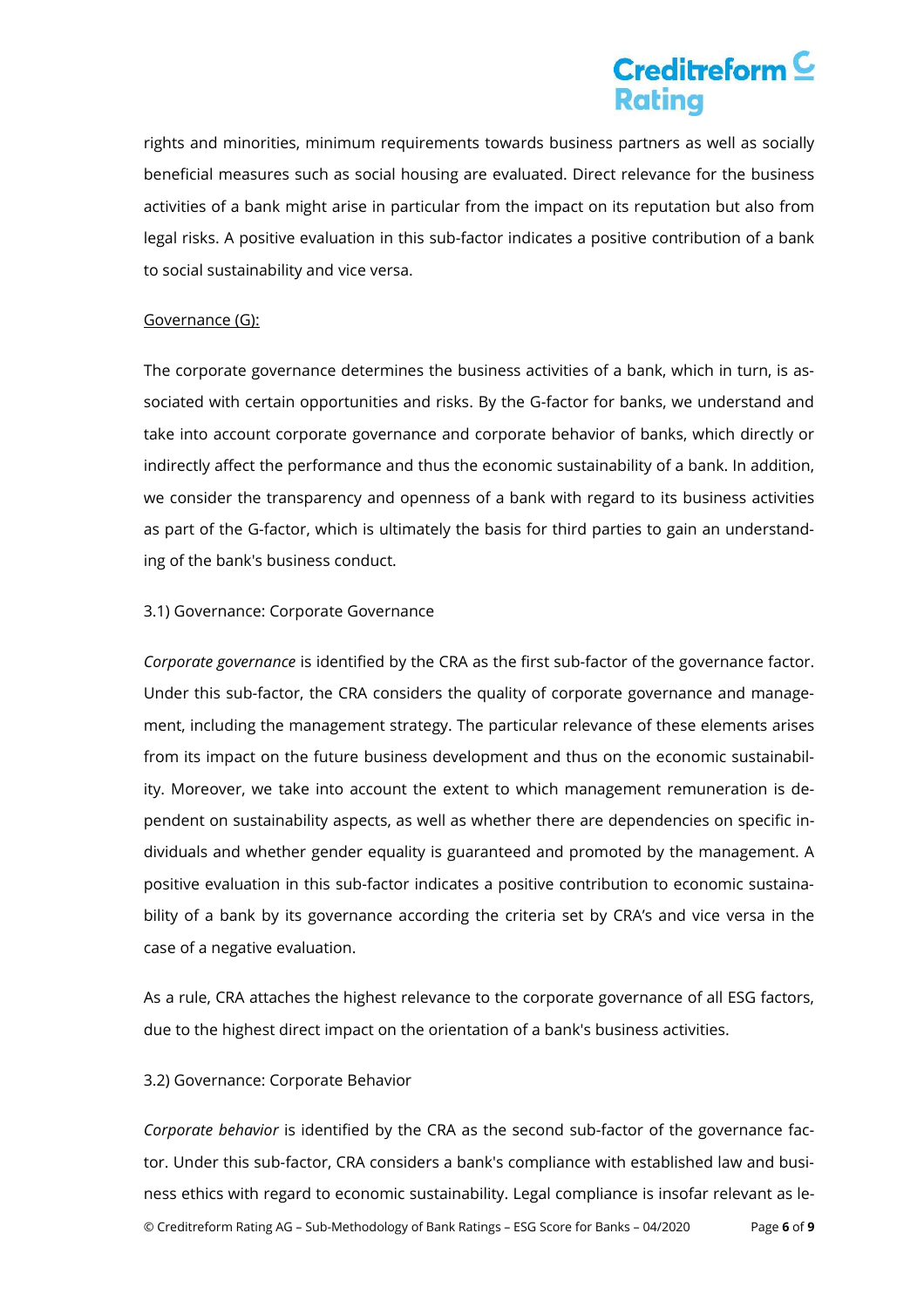# Creditreform<sup>C</sup> Ratina

gal risks can arise with the corresponding consequences. However, proactive measures for compliance are also considered under the analysis in this aspect, such as measures to combat corruption, prevent money laundering, tax honesty or even fair competitive conduct. In contrast, the analysis of business ethics takes into account the extent to which bank's business activities comply with the shared moral beliefs and ethical values of a society. Compliance with data protection can be relevant both in terms of compliance with the law and business ethics. A risk from the point of view of business ethics can be the damage in reputation, which in turn might affect the business activities of a bank as well. For instance, business with questionable regimes or with economic sectors that have fallen into disrepute can be mentioned. A positive evaluation in this sub-factor indicates a positive contribution of a bank's corporate behavior to economic sustainability and vice versa.

### 3.3) Governance: Corporate Transparency

*Corporate Transparency* is identified by the CRA as the third sub-factor of the governance factor. Transparency and openness of a bank with regard to its business activities enables third parties to form an opinion on financial and non-financial factors including all business activities. Relevant assessment criteria include the early provision of meaningful annual, disclosure, interim and sustainability reports (including historical reports), and the application of the latest accounting standards. A positive evaluation in this sub-factor indicates a positive contribution to economic sustainability and vice versa in the case of a negative evaluation.

#### $3.2$ **Relevance and evaluation of ESG factors**

CRA assigns the individual sub-factors of the three ESG components a relevance level based on five ascending relevance levels. These relevance levels of the sub-factors are determined with regard to their importance for the overall sustainability (environmental, social and economic) of a bank as well as the banking sector. The following figure describes the existing relevance levels:

| <b>ESG Relevance Scale</b> |                          |  |  |  |
|----------------------------|--------------------------|--|--|--|
| 5                          | <b>Highest Relevance</b> |  |  |  |
| 4                          | High Relevance           |  |  |  |
| 3                          | Moderate Relevance       |  |  |  |
| $\mathcal{P}$              | Low Relevance            |  |  |  |
|                            | No significant Relevance |  |  |  |

Figure 1: Relevance Scale ESG factors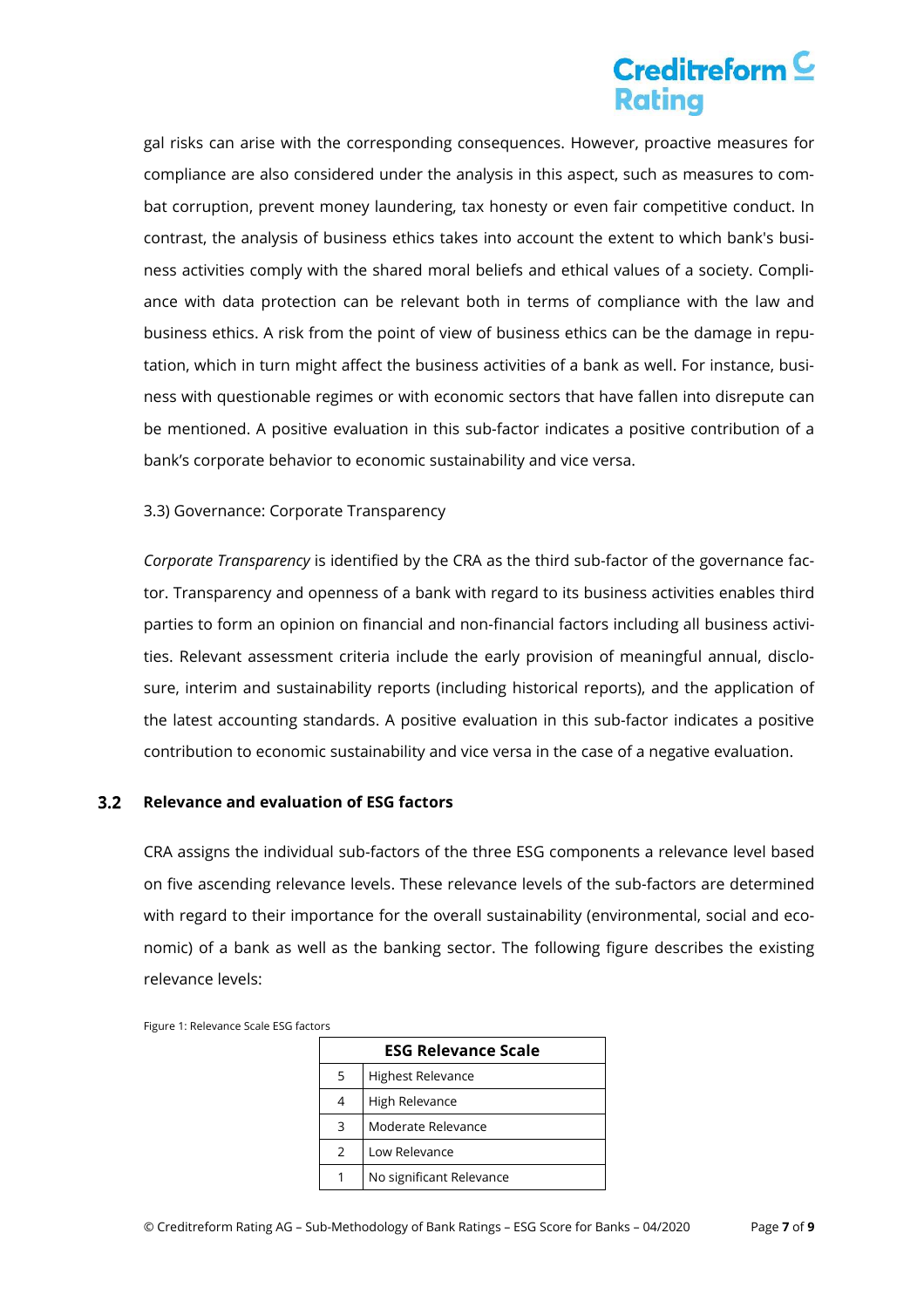# Creditreform<sup>C</sup> Ratina

Based on our experience, CRA determines the relevance of each sub-factor in advance of a year as an expert-based industry assessment, but reserves the right to make adjustments during the year in justified cases. If an adjustment is made during the year, it will be explained in the ESG Score Card. The classification of the relevance of each sub-factors is disclosed in the corresponding ESG Score Card as well.

The evaluation of the individual factors is based on five specific levels (strongly negative, negative, neutral, positive, and strongly positive).

#### **ESG Score**   $3.3$

The ESG score is determined based on the relevance and the corresponding assessment of the individual sub-factors, whereby the starting point is an average ESG score.

The degree of relevance determines the weighting of a sub-factor in determining the ESG score. The higher the relevance of a sub-factor, the greater its weighting, whereby identical relevance levels have the same weighting in conducting the ESG score. In contrast, the evaluation of the sub-factors determines the extent to which a sub-factor has a positive or negative impact on the ESG score. A strongly positive / negative evaluation has a higher impact than a positive / negative evaluation. However, a neutral evaluation of a sub-factor has no impact on the ESG Score. It should be noted that a positive / negative evaluation of a subfactor has a greater impact on the ESG Score than a strongly positive / strongly negative evaluation if the latter one has a lower relevance level.

A bank's ESG score indicates the extent to which a bank's business practices meets the environmental, social and economic sustainability criteria set by the CRA.

The interpretation of the ESG score is shown in the following figure:

| <b>ESG Score Guidance</b> |               |  |  |
|---------------------------|---------------|--|--|
| > 4.25                    | Outstanding   |  |  |
| $>3.5 - 4.25$             | Above average |  |  |
| $>2.5 - 3.5$              | Average       |  |  |
| $>1,75 - 2,5$             | Substandard   |  |  |
| $\le$ = 1.75              | Poor          |  |  |

Figure 2: Interpretation of the ESG Score